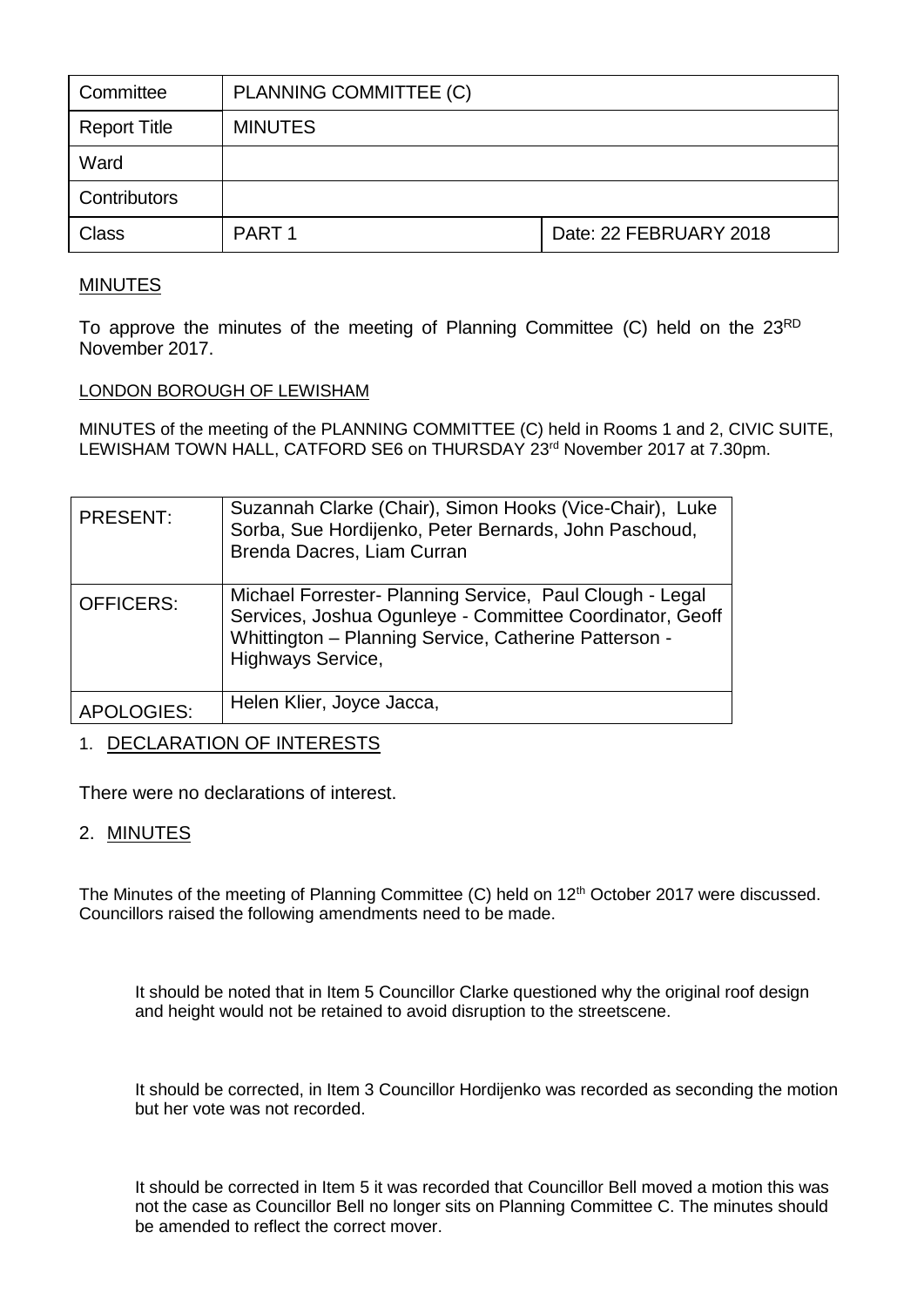It was agreed that corrections should be made to accurately reflect the committee's proceeding.

### 3. SYDENHAM GAS HOLDER STATION, BELL GREEN, LONDON, SE26 4PX (Item 3 on the agenda)

The presenting officer Michael Forrester outlined the details of the scheme. The application seeks consent for the demolition of the existing gasholders and associated equipment, and a comprehensive redevelopment that would include the construction of retail and commercial units, together with the construction of a 2-storey depot and compound area for Southern Gas Network (SGN).

The largest unit (A) would be centrally located directly to the rear of Livesey Hall (a Grade II Listed Building.) The A1 retail unit is currently planned to be operated by Aldi, and would deliver up to 50 jobs. A loading bay area would be sited to the rear, with 100 car-parking spaces to the south. Two smaller single-storey commercial units (B and C) would lie to the southern edge of the site fronting Alan Pegg Place, set within a hard and soft landscaped area that would provide outdoor seating for customers. The two units would be capable of providing employment for 25-33 full and part-time jobs. At the time of writing this report, there were no proposed end users for either unit.

The presenting officer answered questions from Councillors Paschoud, Dacres and Sorba, Curran, Clarke and Hooks in relation to the intended users of the retail nits, traffic movement, job creation and amount of retail space in relation to the limit set within the Core Strategy.

The Council's highways officer Catherine Patterson answered questions from Councillors Paschoud, Curran and Sorba in relation to traffic levels from 2001 and change to date and the impact on neighbouring streets. Following the Highway officer's comment that there has been a decline in traffic levels Councillors asked for clarity on how the trend in this data presented itself. Councillors note proposed SGN site has more than 12 parking spaces and made enquiries as to why a B1 unit would exceed the maximum parking space of 12 outlined in the London Plan.

The highways officer explained the road network in this area is not a TFL road as such does not take priority on the road network.

The Committee received verbal representation from the applicant's agent Alister Henderson and the transport consultant Chris Eliot. Mr Henderson gave details of the development the development and how the site would be managed in terms of traffic management and vehicle access. How the site is significantly constrained by an existing Benzene wall that cuts through the site and how the proposed Scoot traffic system would help manage traffic movement. Mr Henderson explained parking would be designed into the site and suggest the access road where cycle friendly and are close to local transport networks.

The applicant's teams received questions from Councillors Dacres, Paschoud, Clarke, Hooks, Curran, and Sorba with regard to the constraints that have dictated the site layout, factors in managing traffic movement and impact on neighbouring streets, how the SCOOT system works and job creation.

The Committee received verbal representation from the objectors Alice Evans a Perry Vale residents and a member These Streets Belong To Us and Barry Milton of the Sydenham Society. Objectors raised concern to the loss of the gasholders that forms part of the street historical character. The proposed retail unit would be inappropriate for the site and would the proposed scale would breach the Core Strategy limits for retail floorspace. The proposed retail development would give rise to increased air pollution concerns arising from greater levels of vehicle movement and stopping within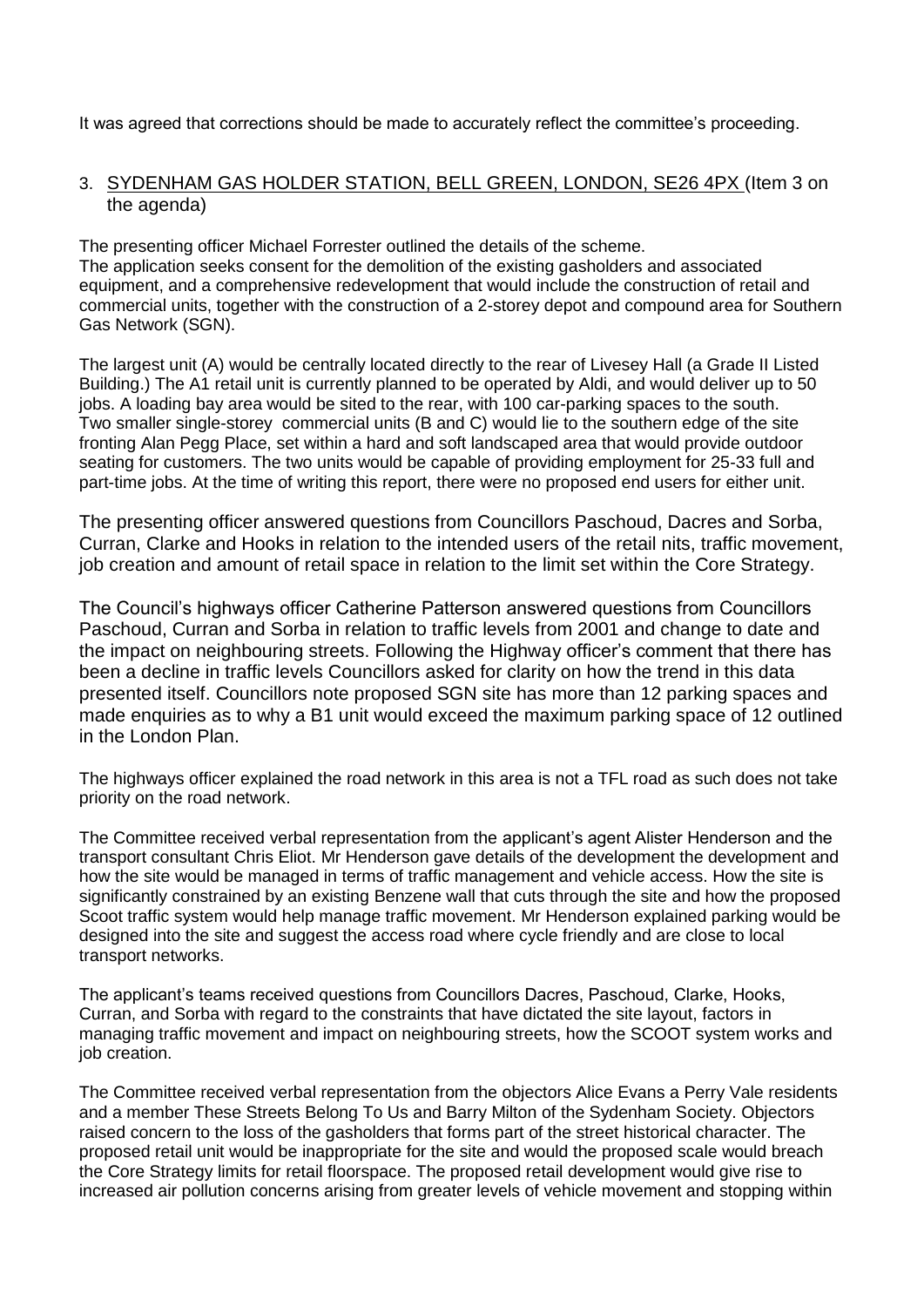the area. The proposed scheme has no architectural merit that is complementary to the character of the grade two listed building and should be refused.

The objectors received question from Councillors Hooks, and Curran in reference to traffic and air pollution and whether they would support alternative forms of development.

Barry Milton explained the objectors would like to see a positive development on the site and would welcome housing development that complement the existing gas stores.

At 21:15 the chair advised members of the public in the audience that the Items 6 and 7 on the agenda would not be heard due to the meeting overrunning.

Councillor Allan Hall addressed committee under standing orders and explained the proposed development should be refused for the following reasons. The development would be inappropriate for the context due to its close proximity to the existing grade two listed building. The listed building has a high architectural merit and quality and the proposed development would compromise this.

Following deliberation by Councillors, Councillor Paschoud moved a motion to reject the officer's recommendation to grant planning permission, for the following reasons.

- 1. The proposed development by reason of its mass, siting and design would result in a detrimental impact on the setting of the nearby Grade II listed Livesey Hall.
- 2. The proposed development's traffic output impact would result in a detrimental form of development that would result in harmful impact on highways
- 3. The proposal would be considered as overdevelopment of the proposed site and would be contrary to the Core Strategy and would adversely impact the neighbouring town centre
- 4. The increased vehicle movement would adversely harm air quality and compromise the air quality for nearby residents.

It was seconded by Councillor Dacres.

FOR: Councillors Clarke, Bernards, Curran, Paschoud, Dacres, Hordijenko, Hooks and Sorba

Motion was passed unanimously.

### 4. LAND ADJACENT TO 26 MARNOCK ROAD, LONDON, SE4 1EU (Item 4 on the agenda)

The presenting officer Michael Forrester outlined details of the proposal as the demolition of the two existing garage blocks (for 11 vehicles) on land to the west of 26 Marnock Road to facilitate the construction of six, three storey, four-bedroomed terraced houses.

The presenting officer answered questions from Councillors Paschoud, Hooks and Curran with regard to separation distances, overshadowing impacts, and access into the existing flats.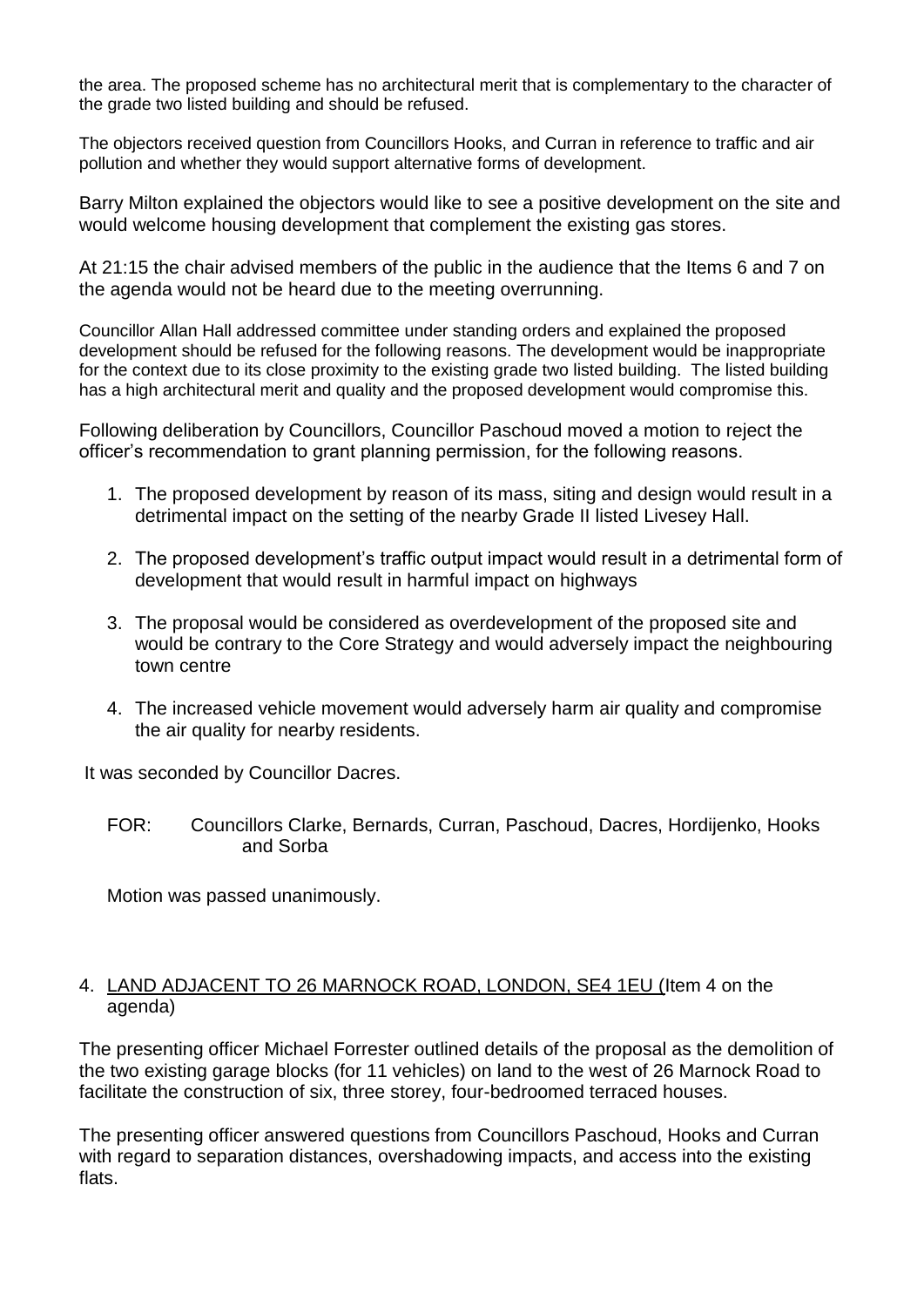The Committee received verbal representation from the project's Architect Phillip Hanley and the Lewisham Homes project Manager Kelvin Barker. Mr Hanley gave details of the development the development and how the site would be managed. The application was made by Lewisham Homes on behalf of the Council. The application site is located on the south side of Marnock Road, and also south of the railway line running from Crofton Park to Catford stations and North West of the junction with Brockley Grove and Crofton Park Road. Marnock Road is one-way with traffic travelling in a north-western direction.

The site is to the rear of a three storey block of flats fronting Brockley Road (Flats 1-27 Brockley Grove) and comprises an outdoor laundry drying enclosure and two garage blocks (for 11 vehicles) which are accessed via a central access road leading from Marnock Road. There are also small grassed areas and semi-mature trees.

The applicant received answered questions from Councillors Paschoud, Hooks, Sorba and Curran with regard to existing occupants for the garages and why parking surveys were carried out at night.

The highways officer explained the night time parking survey gives the most accurate account of how residential vehicles are parked on the nearby street as it is unlikely to include commuter vehicle.

The Committee received verbal representation from the objectors Sandy Averell a local resident. Objectors raised the following concern on the loss of secure design as the development would block their views of the street. The development would be overbearing based on its height and would result in increased overshadowing on the existing properties.

At 21:55 the Chair informed committee that the ongoing meeting would overrun past 22:00 before the remaining applications can be consider and moved a motion to suspend standing orders. The motion was passed unanimously

Councillor Chris Barnham addressed committee under standing orders and explained the proposed development should be refused for the following reasons. The development would be inappropriate for the context due to its close proximity to the existing building. It would does not fit in with the character of the existing street scene.

The presenting officer was questioned Councillors Paschoud, Sobra with regard to the removal of permitted development rights. This was answered by the presenting officer as to control the layout and amenity relationship of the development to neighbouring occupiers.

Following deliberation by Councillors, Councillor Curran moved a motion to accept the officer's recommendation and additional condition to grant planning permission. It was seconded by Councillor Paschoud.

FOR: Councillors Clarke, Bernards, Jacca, Bernards, Paschoud, Hordijenko, Dacres and Sorba

Motion was passed unanimously.

## 5. 165 UPPER BROCKLEY ROAD, LONDON, SE4 1TG (Item 5 on the agenda)

The presenting officer Michael Forrester outlined details of the proposal as the application is the second minor material amendment to the originally approved planning permission from 2014. The first amendment (2015) altered the internal layout, massing and window locations. The current proposal intends to increase the massing of the building but the internal layout, and window locations